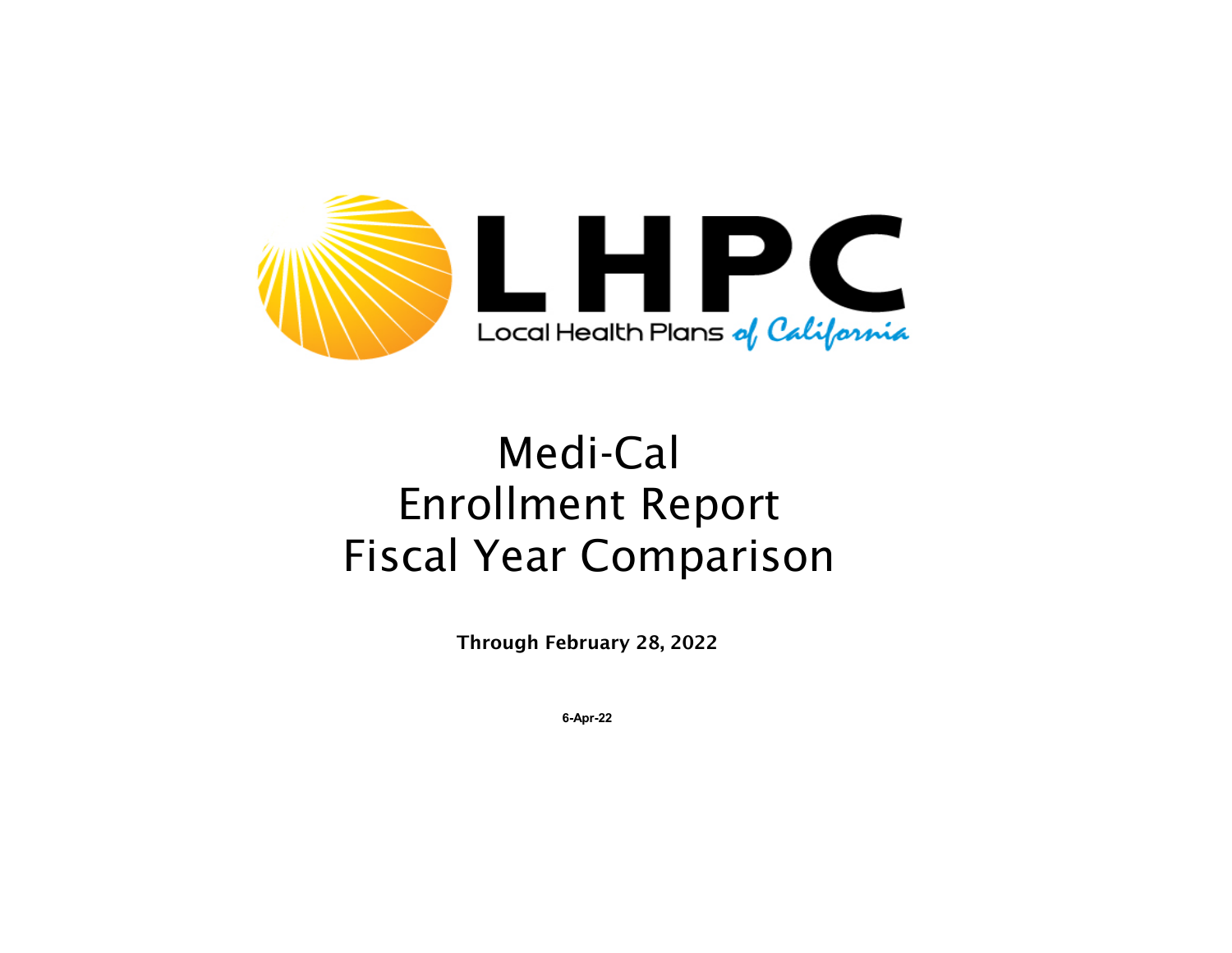## Total Medi-Cal Enrollment Fiscal Year Comparison

| Local Health Plans of California                                  |                      |                                                                                                    |                      |                      |                      |                      | <b>Total Medi-Cal Enrollment</b><br><b>Fiscal Year Comparison</b>                                                                    |                                            | Through February 2022 |                      |                                                                                                                          |                      |                                                                         |                          |                                     |
|-------------------------------------------------------------------|----------------------|----------------------------------------------------------------------------------------------------|----------------------|----------------------|----------------------|----------------------|--------------------------------------------------------------------------------------------------------------------------------------|--------------------------------------------|-----------------------|----------------------|--------------------------------------------------------------------------------------------------------------------------|----------------------|-------------------------------------------------------------------------|--------------------------|-------------------------------------|
|                                                                   | Through<br>3/31/2021 | Through<br>4/30/2011                                                                               | Through<br>5/31/2021 | Through<br>6/30/2011 | Through<br>7/31/2021 | Through<br>8/31/2021 | Through<br>9/30/2011                                                                                                                 | Through<br>10/31/201<br><sup>1/20</sup> 21 | Through<br>11/30/2021 | Through<br>12/31/20h | Through<br>1/31/2022                                                                                                     | Through<br>2/28/2011 | $^{8}$ of Current $^{e_{\mathit{nr} \mathit{r}} \mathit{r}}$ entollment | Change in the Control of | Change last<br>י פון איס.<br>האיפון |
| <b>Alameda County</b>                                             |                      |                                                                                                    |                      |                      |                      |                      |                                                                                                                                      |                                            |                       |                      |                                                                                                                          |                      |                                                                         |                          |                                     |
| Alameda Alliance for Health                                       | 276,024              | 278,611                                                                                            | 281,046              | 283,028              | 284,676              | 285,768              | 286,991                                                                                                                              | 287,971                                    | 289,595               | 291,166              | 297,588                                                                                                                  | 298,918              | 80%                                                                     | 22,894                   | 7.69%                               |
| <b>Blue Cross of California</b>                                   | 65,548               | 66,149                                                                                             | 66,864               | 67,253               | 67,695               | 67,982               | 68,359                                                                                                                               | 68,633                                     | 69,051                | 69,441               | 72,535                                                                                                                   | 72,989               | 20%                                                                     | 7,441                    | 10.26%                              |
| <b>Contra Costa County</b>                                        |                      |                                                                                                    |                      |                      |                      |                      |                                                                                                                                      |                                            |                       |                      |                                                                                                                          |                      |                                                                         |                          |                                     |
| Contra Costa Health Plan                                          | 200,604              | 202,713                                                                                            | 205,008              | 206,522              | 208,256              | 209,556              | 210,337                                                                                                                              | 211,398                                    | 212,887               | 214,261              | 219,239                                                                                                                  | 220,696              | 86%                                                                     | 20,092                   | 9.16%                               |
| <b>Blue Cross of California</b>                                   | 31,265               | 31,537                                                                                             | 31,964               | 32,186               | 32,420               | 32,536               | 32,707                                                                                                                               | 32,756                                     | 32,987                | 33,210               | 34,633                                                                                                                   | 34,700               | 14%                                                                     | 3,435                    | 9.92%                               |
| <b>Kern County</b>                                                |                      |                                                                                                    |                      |                      |                      |                      |                                                                                                                                      |                                            |                       |                      |                                                                                                                          |                      |                                                                         |                          |                                     |
| Kern Family Health Care                                           | 294,215              | 296,594                                                                                            | 299,156              | 301,429              | 303,585              | 305,407              | 306,658                                                                                                                              | 308,270                                    | 309,831               | 311,303              | 322,068                                                                                                                  | 323,409              | 80%                                                                     | 29,194                   | 9.06%                               |
| <b>Health Net</b>                                                 | 70,447               | 70,865                                                                                             | 71,545               | 71,897               | 72,288               | 72,617               | 72,721                                                                                                                               | 72,959                                     | 73,249                | 73,465               | 79,730                                                                                                                   | 79,913               | 20%                                                                     | 9,466                    | 11.87%                              |
| Kings, Madera, Fresno Counties                                    |                      |                                                                                                    |                      |                      |                      |                      |                                                                                                                                      |                                            |                       |                      |                                                                                                                          |                      |                                                                         |                          |                                     |
| CalViva Health                                                    | 380,521              | 382,346                                                                                            | 383,876              | 385,805              | 387,292              | 388,599              | 389,651                                                                                                                              | 390,506                                    | 391,857               | 393,125              | 398,468                                                                                                                  | 399,433              | 69%                                                                     | 18,912                   | 4.75%                               |
| <b>Blue Cross of California</b>                                   | 164,351              | 165,854                                                                                            | 167,374              | 168,712              | 169,899              | 170,973              | 171,710                                                                                                                              | 172,747                                    | 173,870               | 174,967              | 180,317                                                                                                                  | 181,212              | 31%                                                                     | 16,861                   | 9.35%                               |
| <b>Los Angeles County</b>                                         |                      |                                                                                                    |                      |                      |                      |                      |                                                                                                                                      |                                            |                       |                      |                                                                                                                          |                      |                                                                         |                          |                                     |
| L.A. Care Health Plan                                             | 2,218,829            | 2,234,471                                                                                          | 2,248,736            | 2,263,011            | 2,275,745            | 2,286,254            | 2,294,246                                                                                                                            | 2,302,720                                  | 2,314,330             | 2,324,210            | 2,356,734                                                                                                                | 2,366,946            | 70%                                                                     | 148,117                  | 6.28%                               |
| Health Net                                                        | 975,703              | 979,963                                                                                            | 984,360              | 988,768              | 991,967              | 994,828              | 996,055                                                                                                                              | 997,764                                    | 1,001,287             | 1,004,169            | 1,017,767                                                                                                                | 1,019,615            | 30%                                                                     | 43,912                   | 4.31%                               |
| Riverside & San Bernardino Counties                               |                      |                                                                                                    |                      |                      |                      |                      |                                                                                                                                      |                                            |                       |                      |                                                                                                                          |                      |                                                                         |                          |                                     |
| Inland Empire Health Plan                                         | 1,351,669            | 1,361,278                                                                                          | 1,371,119            | 1,378,442            | 1,386,413            | 1,394,155            | 1,399,231                                                                                                                            | 1,405,229                                  | 1,412,617             | 1,418,971            | 1,465,402                                                                                                                | 1,472,830            | 88%                                                                     | 121,161                  | 8.27%                               |
| Molina Health Care of California                                  | 165,535              | 167,023                                                                                            | 168,843              | 169,801              | 170,756              | 172,140              | 172,496                                                                                                                              | 173,538                                    | 175,326               | 176,213              | 198,320                                                                                                                  | 198,173              | 12%                                                                     | 32,638                   | 16.46%                              |
| <b>San Francisco County</b>                                       |                      |                                                                                                    |                      |                      |                      |                      |                                                                                                                                      |                                            |                       |                      |                                                                                                                          |                      |                                                                         |                          |                                     |
| San Francisco Health Plan                                         | 143,666              | 145,313                                                                                            | 147,792              | 149,130              | 150,200              | 150,707              | 151,190                                                                                                                              | 151,835                                    | 152,755               | 153,446              | 156,008                                                                                                                  | 156,945              | 88%                                                                     | 13,279                   | 8.51%                               |
| <b>Blue Cross of California</b>                                   | 20,989               | 21,366                                                                                             | 20,710               | 20,353               | 20,384               | 20,364               | 20,442                                                                                                                               | 20,511                                     | 20,657                | 20,709               | 21,414                                                                                                                   | 21,469               | 12%                                                                     | 480                      | 2.24%                               |
| <b>Santa Clara County</b>                                         |                      | 269,079                                                                                            |                      |                      | 274,103              | 275,227              | 275,867                                                                                                                              | 276,908                                    | 278,793               | 280,313              | 284,101                                                                                                                  | 285,033              | 79%                                                                     | 18,058                   | 6.36%                               |
| Santa Clara Family Health Plan<br><b>Blue Cross of California</b> | 266,975<br>72,064    | 72,648                                                                                             | 271,169<br>73,341    | 272,523<br>73,787    | 74,101               | 74,483               | 74,551                                                                                                                               | 74,883                                     | 75,457                | 75,953               | 77,779                                                                                                                   | 77,987               | 21%                                                                     | 5,923                    | 7.62%                               |
| <b>San Diego County</b>                                           |                      |                                                                                                    |                      |                      |                      |                      |                                                                                                                                      |                                            |                       |                      |                                                                                                                          |                      |                                                                         |                          |                                     |
| <b>Community Health Group</b>                                     | 284,589              | 287,353                                                                                            | 290,174              | 292,125              | 294,293              | 296,321              | 297,788                                                                                                                              | 299,512                                    | 301,597               | 303,637              | 308,659                                                                                                                  | 310,414              | 36%                                                                     | 25,825                   | 8.37%                               |
| Aetna, BlueShield, Hnet, KPCal, Molina, Unite                     | 499,753              | 504,859                                                                                            | 510,339              | 513,942              | 517,559              | 521,492              | 524,056                                                                                                                              | 527,135                                    | 531,146               | 535,024              | 545,368                                                                                                                  | 548,792              | 64%                                                                     | 49,039                   | 8.99%                               |
| <b>San Joaquin County</b>                                         |                      |                                                                                                    |                      |                      |                      |                      |                                                                                                                                      |                                            |                       |                      |                                                                                                                          |                      |                                                                         |                          |                                     |
| Health Plan of San Joaquin                                        | 228,606              | 230,252                                                                                            | 231,861              | 233,351              | 234,634              | 235,507              | 236,572                                                                                                                              | 237,647                                    | 239,075               | 240,072              | 243,739                                                                                                                  | 244,673              | 91%                                                                     | 16,067                   | 6.59%                               |
| Health Net                                                        | 21,557               | 21,732                                                                                             | 21,941               | 22,030               | 22,150               | 22,267               | 22,417                                                                                                                               | 22,532                                     | 22,750                | 22,933               | 24,275                                                                                                                   | 24,368               | 9%                                                                      | 2,811                    | 11.58%                              |
| <b>Stanislaus County</b>                                          |                      |                                                                                                    |                      |                      |                      |                      |                                                                                                                                      |                                            |                       |                      |                                                                                                                          |                      |                                                                         |                          |                                     |
| Health Plan of San Joaquin                                        | 142,611              | 143,705                                                                                            | 144,692              | 145,374              | 146,162              | 146,754              | 147,185                                                                                                                              | 147,830                                    | 148,573               | 149,270              | 151,697                                                                                                                  | 152,394              | 70%                                                                     | 9,783                    | 6.45%                               |
| <b>Health Net</b>                                                 | 62,578               | 62,690                                                                                             | 62,900               | 63,003               | 63,087               | 63,171               | 63,094                                                                                                                               | 63,135                                     | 63,236                | 63,347               | 64,567                                                                                                                   | 64,737               | 30%                                                                     | 2,159                    | 3.34%                               |
| Marin, Mendocino, Napa, Solano, Sonoma,                           |                      | Yolo, Del Norte, Humbolt, Lake, Lassen, Modoc, Shasta, Siskiyou, Trinity Counties                  |                      |                      |                      |                      |                                                                                                                                      |                                            |                       |                      |                                                                                                                          |                      |                                                                         |                          |                                     |
| Partnership HealthPlan of California                              | 597,081              | 602,310                                                                                            | 607,320              | 609,465              | 613,611              | 616,327              | 619,505                                                                                                                              | 623,111                                    | 626,000               | 628,169              | 632,617                                                                                                                  | 634,221              | 100%                                                                    | 37,140                   | 5.87%                               |
| Merced, Monterey, Santa Cruz Counties                             |                      |                                                                                                    |                      |                      |                      |                      |                                                                                                                                      |                                            |                       |                      |                                                                                                                          |                      |                                                                         |                          |                                     |
| Central California Alliance for Health                            | 371,282              | 373,430                                                                                            | 375,788              | 377,664              | 379,416              | 380,706              | 382,541                                                                                                                              | 384,175                                    | 385,543               | 386,664              | 389,246                                                                                                                  | 390,354              | 100%                                                                    | 19,072                   | 4.90%                               |
| <b>Orange County</b>                                              |                      |                                                                                                    |                      |                      |                      |                      |                                                                                                                                      |                                            |                       |                      |                                                                                                                          |                      |                                                                         |                          |                                     |
| CalOptima                                                         | 808,882              | 817,078                                                                                            | 821,437              | 825,285              | 830,422              | 833,354              | 838,487                                                                                                                              | 844,420                                    | 848,517               | 852,445              | 861,175                                                                                                                  | 864,170              | 100%                                                                    | 55,288                   | 6.42%                               |
| Santa Barbara & San Luis Obispo                                   |                      |                                                                                                    |                      |                      |                      |                      |                                                                                                                                      |                                            |                       |                      |                                                                                                                          |                      |                                                                         |                          |                                     |
| CenCal Health                                                     | 198,604              | 200,385                                                                                            | 202,064              | 203,011              | 204,460              | 205,458              | 206,593                                                                                                                              | 208,022                                    | 209,568               | 210,221              | 211,403                                                                                                                  | 212,364              | 100%                                                                    | 13,760                   | 6.51%                               |
| <b>San Mateo County</b>                                           |                      |                                                                                                    |                      |                      |                      |                      |                                                                                                                                      |                                            |                       |                      |                                                                                                                          |                      |                                                                         |                          |                                     |
| Health Plan of San Mateo                                          | 116,490              | 117,418                                                                                            | 118,571              | 119,042              | 119,896              | 120,292              | 120,967                                                                                                                              | 121,683                                    | 122,459               | 122,874              | 124,202                                                                                                                  | 124,840              | 100%                                                                    | 8,350                    | 6.72%                               |
| <b>Ventura County</b>                                             |                      |                                                                                                    |                      |                      |                      |                      |                                                                                                                                      |                                            |                       |                      |                                                                                                                          |                      |                                                                         |                          |                                     |
| Gold Coast Health Plan                                            | 218,285              | 219,794                                                                                            | 221,225              | 222,235              | 223,503              | 224,389              | 225,321                                                                                                                              | 226,505                                    | 227,487               | 228,454              | 229,964                                                                                                                  | 230,826              | 100%                                                                    | 12,541                   | 5.45%                               |
| <b>Total Enrollment</b>                                           |                      |                                                                                                    |                      |                      |                      |                      |                                                                                                                                      |                                            |                       |                      |                                                                                                                          |                      |                                                                         |                          |                                     |
| Medi-Cal Statewide *                                              |                      | 11,360,643 11,447,168 11,530,568 11,595,126 11,661,879 11,716,729 11,761,283 11,813,044 11,876,864 |                      |                      |                      |                      |                                                                                                                                      |                                            |                       |                      | 11,930,874 12,157,833 12,206,280                                                                                         |                      |                                                                         |                          |                                     |
| In 36 LHPC Counties                                               | 10.248.723           |                                                                                                    |                      |                      |                      |                      |                                                                                                                                      |                                            |                       |                      | 10,326,816 10,401,215 10,459,174 10,518,973 10,567,634 10,607,738 10,654,335 10,710,500 10,758,032 10,969,015 11,012,421 |                      |                                                                         | 763,698                  | 6.96%                               |
| LHPC Plans only                                                   | 8,098,933            |                                                                                                    | 8,162,130 8,221,034  | 8,267,442            | 8,316,667            | 8,354,781            | 8,389,130 8,427,742                                                                                                                  |                                            | 8,471,484             | 8,508,601            | 8,652,310                                                                                                                | 8,688,466            |                                                                         | 589,533                  | 6.81%                               |
| % LHPC in 36 LHPC Counties                                        | 79.02%               | 79.04%                                                                                             | 79.04%               | 79.04%               | 79.06%               | 79.06%               | 79.09%                                                                                                                               | 79.10%                                     | 79.10%                | 79.09%               | 78.88%                                                                                                                   | 78.90%               |                                                                         |                          |                                     |
| % LHPC Statewide                                                  | 71.29%               | 71.30%                                                                                             | 71.30%               | 71.30%               | 71.31%               | 71.31%               | 71.33%                                                                                                                               | 71.34%                                     | 71.33%                | 71.32%               | 71.17%                                                                                                                   | 71.18%               |                                                                         |                          |                                     |
| *2-plan, Imperial/San Benito, Regional, GMC, & COHS               |                      |                                                                                                    |                      |                      |                      |                      | Data source: DHCS Medi-Cal Managed Care Enrollment Report (https://data.chhs.ca.gov/dataset/medi-cal-managed-care-enrollment-report) |                                            |                       |                      |                                                                                                                          |                      |                                                                         |                          |                                     |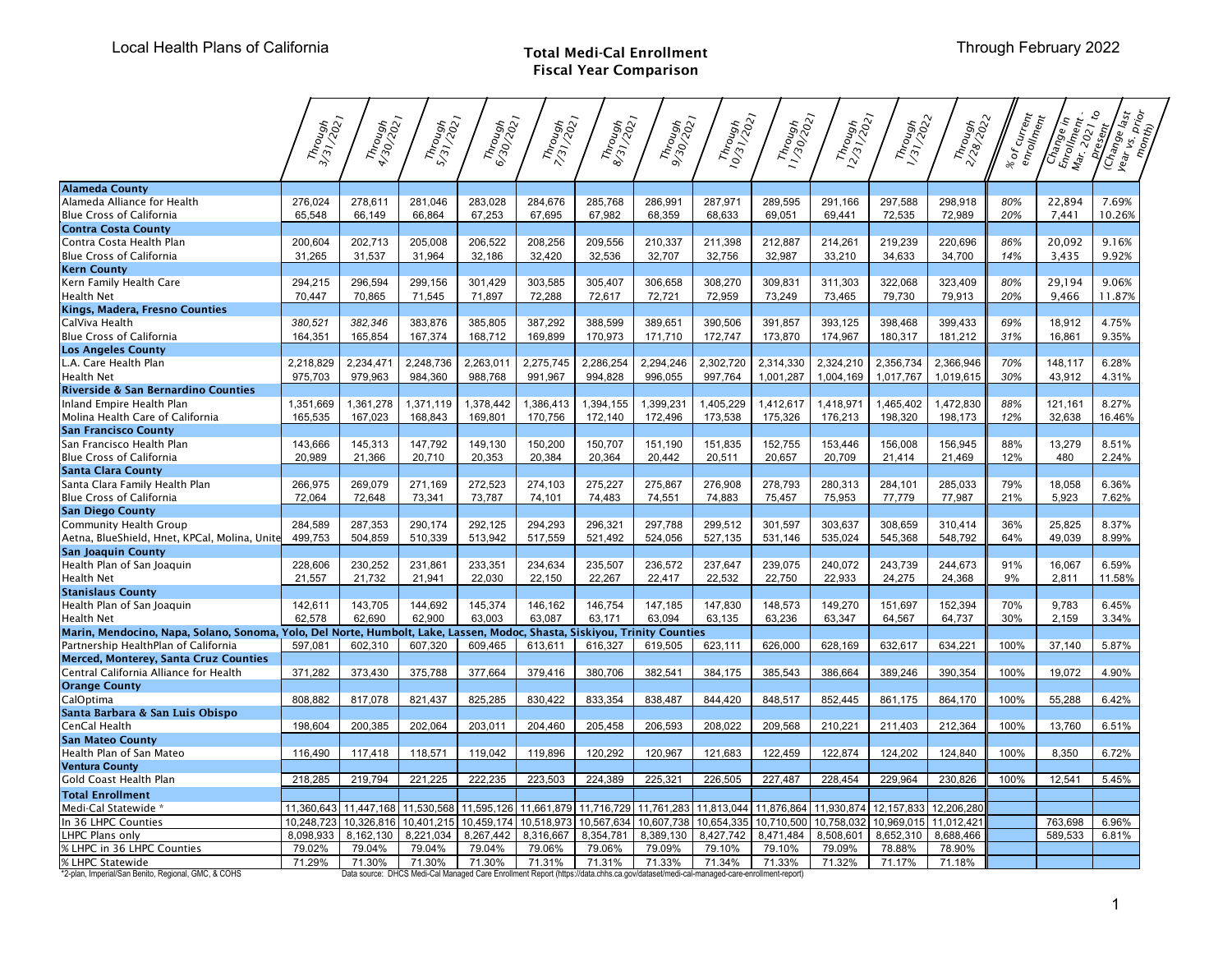|                                                |                      |                     |                      |                    |                     |                     | <b>Total Medi-Cal Disenrollment</b> |                                                                                                          |                       |                       |                      |                      |                            |                                                        |                                        |                                              |
|------------------------------------------------|----------------------|---------------------|----------------------|--------------------|---------------------|---------------------|-------------------------------------|----------------------------------------------------------------------------------------------------------|-----------------------|-----------------------|----------------------|----------------------|----------------------------|--------------------------------------------------------|----------------------------------------|----------------------------------------------|
|                                                |                      |                     |                      |                    |                     |                     |                                     |                                                                                                          |                       |                       |                      |                      |                            |                                                        |                                        |                                              |
|                                                | Through<br>3/31/2021 | Through<br>4/30/20h | Through<br>5/31/2021 | Through<br>6/30/9h | Through<br>7/31/20h | Through<br>8/31/20h | Through<br>9/30/30/<br>9/30/2021    | $\begin{array}{l} \eta_{h} \eta_{g} \eta_{h} \ \eta_{g} \eta_{g} \eta_{g} \eta_{g} \eta_{g} \end{array}$ | Through<br>11/30/2011 | Through<br>12/31/2021 | Through<br>1/31/2021 | Through<br>2/28/2011 | Percent of<br>Disenroiment | Total Disempline<br>  <sup>(Since Mar, 2021)</sup><br> | Change in Monthy  <br>  Disemolinenthy | Rercent Change in T<br>Monthly<br>Disemaling |
| <b>Alameda County</b>                          |                      |                     |                      |                    |                     |                     |                                     |                                                                                                          |                       |                       |                      |                      |                            |                                                        |                                        |                                              |
| Alameda Alliance for Health                    | 265                  | 269                 | 247                  | 280                | 276                 | 298                 | 288                                 | 285                                                                                                      | 271                   | 273                   | 228                  | 315                  | 49.8%                      | 3,295                                                  | 87                                     | 38.2%                                        |
| Blue Cross of California                       | 263                  | 261                 | 303                  | 246                | 222                 | 272                 | 216                                 | 247                                                                                                      | 219                   | 270                   | 294                  | 317                  | 50.2%                      | 3,130                                                  | 23                                     | 7.8%                                         |
| <b>Contra Costa County</b>                     |                      |                     |                      |                    |                     |                     |                                     |                                                                                                          |                       |                       |                      |                      |                            |                                                        |                                        |                                              |
| Contra Costa Health Plan                       | 138                  | 144                 | 147                  | 188                | 172                 | 158                 | 132                                 | 141                                                                                                      | 176                   | 177                   | 162                  | 186                  | 43.1%                      | 1,921                                                  | 24                                     | 14.8%                                        |
| <b>Blue Cross of California</b>                | 213                  | 223                 | 193                  | 247                | 243                 | 251                 | 209                                 | 190                                                                                                      | 163                   | 207                   | 262                  | 246                  | 56.9%                      | 2,647                                                  | (16)                                   | $-6.1%$                                      |
| <b>Kern County</b>                             |                      |                     |                      |                    |                     |                     |                                     |                                                                                                          |                       |                       |                      |                      |                            |                                                        |                                        |                                              |
| Kern Family Health Care                        | 124                  | 111                 | 131                  | 134                | 133                 | 166                 | 151                                 | 129                                                                                                      | 142                   | 149                   | 228                  | 218                  | 32.5%                      | 1,816                                                  | (10)                                   | $-4.4%$                                      |
| Health Net                                     | 265                  | 227                 | 259                  | 260                | 265                 | 305                 | 284                                 | 314                                                                                                      | 261                   | 366                   | 534                  | 452                  | 67.5%                      | 3,792                                                  | (82)                                   | $-15.4%$                                     |
| Kings, Madera, Fresno Counties                 |                      |                     |                      |                    |                     |                     |                                     |                                                                                                          |                       |                       |                      |                      |                            |                                                        |                                        |                                              |
| CalViva Health                                 | 217                  | 230                 | 208                  | 207                | 237                 | 218                 | 220                                 | 210                                                                                                      | 191                   | 284                   | 189                  | 194                  | 39.0%                      | 2,605                                                  | 5                                      | 2.6%                                         |
| Blue Cross of California                       | 276                  | 275                 | 283                  | 278                | 289                 | 283                 | 230                                 | 277                                                                                                      | 252                   | 272                   | 282                  | 303                  | 61.0%                      | 3,300                                                  | 21                                     | 7.4%                                         |
| <b>Los Angeles County</b>                      |                      |                     |                      |                    |                     |                     |                                     |                                                                                                          |                       |                       |                      |                      |                            |                                                        |                                        |                                              |
| L.A. Care Health Plan                          | 2,460                | 2,374               | 2,112                | 2,349              | 2,255               | 2,390               | 2,006                               | 2,145                                                                                                    | 2,383                 | 11,350                | 1,965                | 2,588                | 52.3%                      | 36,377                                                 | 623                                    | 31.7%                                        |
| Health Net                                     | 2,327                | 2,148               | 1,882                | 2,229              | 2,366               | 2,512               | 2,148                               | 2,180                                                                                                    | 2,173                 | 7,090                 | 2,584                | 2,364                | 47.7%                      | 32,003                                                 | (220)                                  | $-8.5%$                                      |
| Riverside, San Bernardino Counties             |                      |                     |                      |                    |                     |                     |                                     |                                                                                                          |                       |                       |                      |                      |                            |                                                        |                                        |                                              |
| Inland Empire Health Plan                      | 1,143                | 957                 | 1,000                | 1,190              | 1,191               | 1,403               | 1,218                               | 1,268                                                                                                    | 1,009                 | 4,751                 | 1,084                | 1,037                | 30.5%                      | 17,251                                                 | (47)                                   | $-4.3%$                                      |
| Molina Health Care of California               | 1,347                | 1,345               | 1,149                | 1,415              | 1,410               | 1,500               | 1,296                               | 1,121                                                                                                    | 1,171                 | 2,112                 | 3,192                | 2,365                | 69.5%                      | 19,423                                                 | (827)                                  | $-25.9%$                                     |
| San Francisco County                           |                      |                     |                      |                    |                     |                     |                                     |                                                                                                          |                       |                       |                      |                      |                            |                                                        |                                        |                                              |
|                                                | 84                   | 79                  | 86                   | 121                |                     | 115                 | 123                                 | 127                                                                                                      | 95                    | 112                   | 85                   | 94                   | 37.8%                      | 1,273                                                  | 9                                      |                                              |
| San Francisco Health Plan                      |                      |                     |                      |                    | 152                 |                     |                                     |                                                                                                          |                       |                       |                      |                      |                            |                                                        |                                        | 10.6%                                        |
| Blue Cross of California                       | 138                  | 1,137               | 559                  | 294                | 205                 | 183                 | 165                                 | 160                                                                                                      | 155                   | 139                   | 169                  | 155                  | 62.2%                      | 3,459                                                  | (14)                                   | $-8.3%$                                      |
| Santa Clara County                             |                      | 431                 | 395                  |                    | 413                 | 402                 |                                     |                                                                                                          | 368                   | 1,900                 | 279                  |                      |                            | 6,132                                                  | 87                                     |                                              |
| Santa Clara Family Health Plan                 | 356                  |                     |                      | 408                |                     |                     | 380                                 | 434                                                                                                      |                       |                       |                      | 366                  | 58.7%                      |                                                        |                                        | 31.2%                                        |
| Blue Cross of California                       | 252                  | 296                 | 251                  | 265                | 269                 | 302                 | 240                                 | 275                                                                                                      | 249                   | 880                   | 284                  | 258                  | 41.3%                      | 3,821                                                  | (26)                                   | $-9.2%$                                      |
| <b>San Diego County</b>                        |                      |                     |                      |                    |                     |                     |                                     |                                                                                                          |                       |                       |                      |                      |                            |                                                        |                                        |                                              |
| Community Health Group                         | 480                  | 504                 | 470                  | 448                | 458                 | 439                 | 400                                 | 447                                                                                                      | 408                   | 1,143                 | 585                  | 562                  | 24.4%                      | 6,344                                                  | (23)                                   | $-3.9%$                                      |
| Aetna, BlueShield, Hnet, KPCal, Molina, Uniter | 1,938                | 1,878               | 1,622                | 1,741              | 1,618               | 1,602               | 1,406                               | 1,518                                                                                                    | 1,346                 | 3,801                 | 1,763                | 1,738                | 75.6%                      | 21,971                                                 | (25)                                   | $-1.4%$                                      |
| <b>San Joaquin County</b>                      |                      |                     |                      |                    |                     |                     |                                     |                                                                                                          |                       |                       |                      |                      |                            |                                                        |                                        |                                              |
| Health Plan of San Joaquin                     | 128                  | 103                 | 100                  | 138                | 118                 | 114                 | 148                                 | 138                                                                                                      | 116                   | 113                   | 144                  | 128                  | 42.8%                      | 1,488                                                  | (16)                                   | $-11.1%$                                     |
| Health Net                                     | 149                  | 139                 | 131                  | 135                | 105                 | 112                 | 113                                 | 88                                                                                                       | 97                    | 122                   | 141                  | 171                  | 57.2%                      | 1,503                                                  | 30                                     | 21.3%                                        |
| <b>Stanislaus County</b>                       |                      |                     |                      |                    |                     |                     |                                     |                                                                                                          |                       |                       |                      |                      |                            |                                                        |                                        |                                              |
| Health Plan of San Joaquin                     | 68                   | 73                  | 78                   | 77                 | 93                  | 71                  | 82                                  | 77                                                                                                       | 61                    | 88                    | 85                   | 104                  | 34.6%                      | 957                                                    | 19                                     | 22.4%                                        |
| Health Net                                     | 190                  | 157                 | 148                  | 122                | 177                 | 206                 | 159                                 | 159                                                                                                      | 137                   | 152                   | 167                  | 197                  | 65.4%                      | 1,971                                                  | 30                                     | 18.0%                                        |
|                                                |                      |                     |                      |                    |                     |                     |                                     |                                                                                                          |                       |                       |                      |                      |                            |                                                        |                                        |                                              |
|                                                | 15,952               | 15,952              | 14,170               | 15,251             | 15,410              | 16,077              | 14,115                              | 14,597                                                                                                   | 13,796                | 38,576                | 16,888               | 16,824               |                            | 207,608                                                | (64)                                   | $-0.4%$                                      |
| Two-Plan Model & GMC Statewide                 |                      |                     |                      |                    |                     | 13,302              | 11,614                              | 11,930                                                                                                   | 11,443                | 35,751                | 14,706               | 14,358               |                            | 176,479                                                | (348)                                  | $-2.4%$                                      |
| In 14 LHPC Counties<br>LHPC Plans only         | 12,821<br>5,463      | 13,361<br>5,275     | 11,754<br>4,974      | 12,772<br>5,540    | 12,667<br>5,498     | 5,774               | 5,148                               | 5,401                                                                                                    | 5,220                 | 20,340                | 5,034                | 5,792                |                            | 79,459                                                 | 758                                    | 15.1%                                        |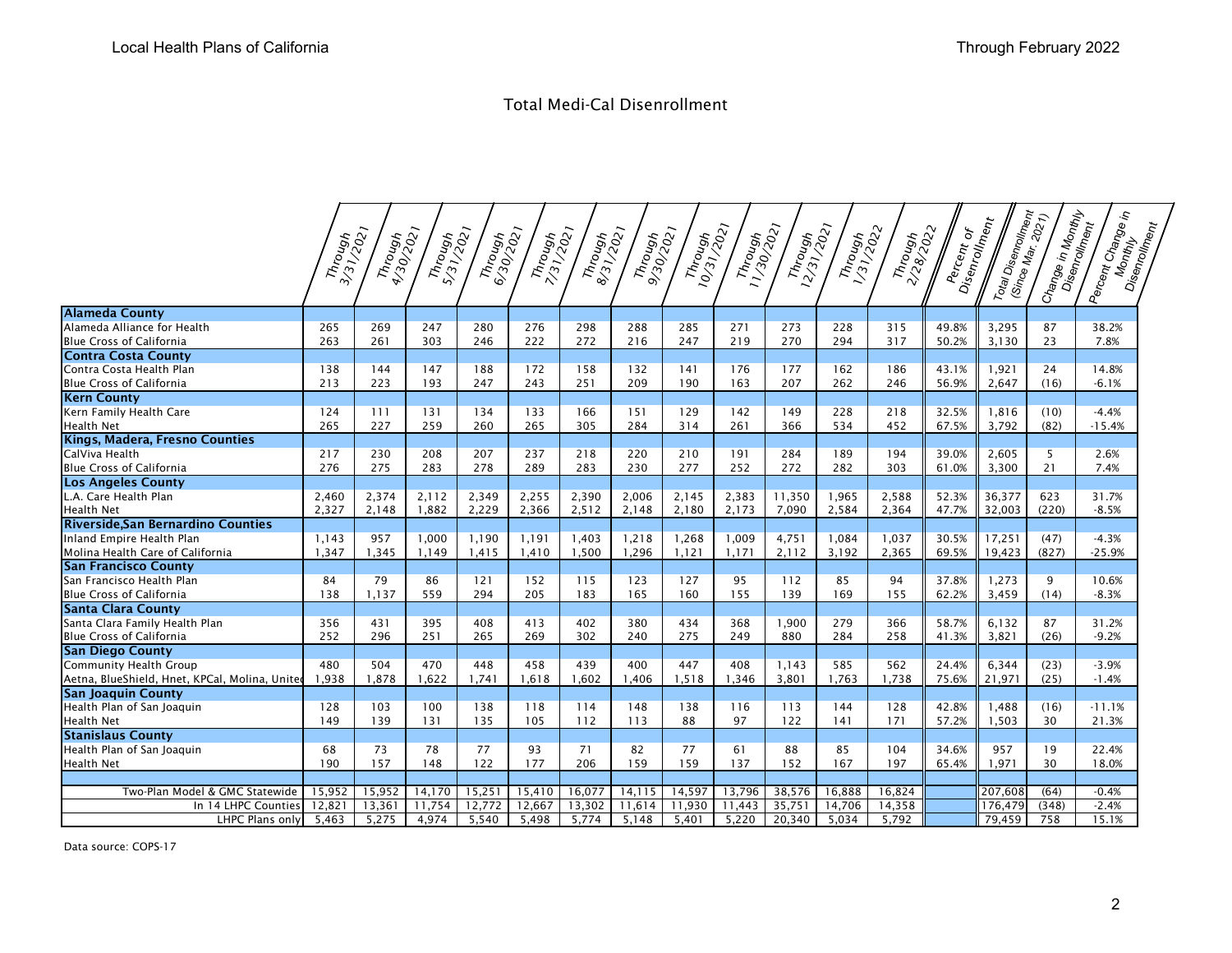## Monthly Choice vs Default Enrollment as % of Total Enrollment

| Def. Entimt through<br>$\overline{u}$<br>$\frac{8}{6}$ of choice $\geq l$<br>1,462<br>896<br>930<br>375<br>945 | Total Enrolment<br>38%<br>1,865<br>66%<br>425<br>33%<br>1,608<br>58%<br>237 | Choice through<br>$\frac{8}{6}$ of $Cho_i$ $\epsilon$ $\epsilon$ $\approx$ $U$<br>81% | Def. Emlmt through<br>1,322 |                          | Total Enrolment<br>Choice through | % of choice .              | Def. Enrimt through<br>$\overline{v}$                                                   | Total Entrollment                                                                                                                                           |                          |
|----------------------------------------------------------------------------------------------------------------|-----------------------------------------------------------------------------|---------------------------------------------------------------------------------------|-----------------------------|--------------------------|-----------------------------------|----------------------------|-----------------------------------------------------------------------------------------|-------------------------------------------------------------------------------------------------------------------------------------------------------------|--------------------------|
|                                                                                                                |                                                                             |                                                                                       |                             |                          |                                   |                            |                                                                                         |                                                                                                                                                             |                          |
|                                                                                                                |                                                                             |                                                                                       |                             |                          |                                   |                            |                                                                                         |                                                                                                                                                             |                          |
|                                                                                                                |                                                                             |                                                                                       |                             | 41%                      | 2,063                             | 80%                        | 1,598                                                                                   | 44%                                                                                                                                                         |                          |
|                                                                                                                |                                                                             |                                                                                       | 776                         | 65%                      | 526                               |                            | 1,046                                                                                   | 67%                                                                                                                                                         |                          |
|                                                                                                                |                                                                             |                                                                                       |                             |                          |                                   |                            |                                                                                         |                                                                                                                                                             |                          |
|                                                                                                                |                                                                             | 87%                                                                                   | 802                         | 33%                      | 1,841                             | 87%                        | 1,269                                                                                   | 41%                                                                                                                                                         |                          |
|                                                                                                                |                                                                             |                                                                                       | 319                         | 57%                      | 275                               |                            | 462                                                                                     | 63%                                                                                                                                                         |                          |
|                                                                                                                |                                                                             |                                                                                       |                             |                          |                                   |                            |                                                                                         |                                                                                                                                                             |                          |
|                                                                                                                | 28%<br>1,656                                                                | 80%                                                                                   | 822                         | 33%                      | 1,782                             | 80%                        | 1,362                                                                                   | 43%                                                                                                                                                         |                          |
| 671                                                                                                            | 55%<br>422                                                                  |                                                                                       | 594                         | 58%                      | 434                               |                            | 963                                                                                     | 69%                                                                                                                                                         |                          |
|                                                                                                                |                                                                             |                                                                                       |                             |                          |                                   |                            |                                                                                         |                                                                                                                                                             |                          |
| 1,054                                                                                                          | 42%<br>1,043                                                                | 55%                                                                                   | 939                         | 47%                      | 1,361                             | 59%                        | 1,051                                                                                   | 44%                                                                                                                                                         |                          |
| 1,248                                                                                                          | 853<br>52%                                                                  |                                                                                       | 1,054                       | 55%                      | 959                               |                            | 1,265                                                                                   | 57%                                                                                                                                                         |                          |
|                                                                                                                |                                                                             |                                                                                       |                             |                          |                                   |                            |                                                                                         |                                                                                                                                                             |                          |
| 11,254                                                                                                         | 46%<br>11,196                                                               | 77%                                                                                   | 9,112                       | 45%                      | 12,687                            | 76%                        | 11,121                                                                                  | 47%                                                                                                                                                         |                          |
| 5,799                                                                                                          | 3,281<br>60%                                                                |                                                                                       | 4,701                       | 59%                      | 4,100                             |                            | 5,504                                                                                   | 57%                                                                                                                                                         |                          |
|                                                                                                                |                                                                             |                                                                                       |                             |                          |                                   |                            |                                                                                         |                                                                                                                                                             |                          |
| 5,376                                                                                                          | 32%<br>9,570                                                                | 90%                                                                                   | 5,794                       | 38%                      | 9,479                             | 89%                        | 7,563                                                                                   | 44%                                                                                                                                                         |                          |
| 2,869                                                                                                          | 1,031<br>70%                                                                |                                                                                       | 3,065                       | 75%                      | 1,209                             |                            | 4,052                                                                                   | 77%                                                                                                                                                         |                          |
|                                                                                                                |                                                                             |                                                                                       |                             |                          |                                   |                            |                                                                                         |                                                                                                                                                             |                          |
| 798                                                                                                            | 41%<br>1,174                                                                | 86%                                                                                   | 695                         | 37%                      | 1,174                             | 81%                        | 1,130                                                                                   | 49%                                                                                                                                                         |                          |
| 271                                                                                                            | 192<br>53%                                                                  |                                                                                       | 215                         | 53%                      | 267                               |                            | 345                                                                                     | 56%                                                                                                                                                         |                          |
|                                                                                                                |                                                                             |                                                                                       |                             |                          |                                   |                            |                                                                                         |                                                                                                                                                             |                          |
| 1,409                                                                                                          | 39%<br>1,762                                                                | 82%                                                                                   | 1,117                       | 39%                      | 2,004                             | 79%                        | 1,387                                                                                   | 41%                                                                                                                                                         |                          |
| 777                                                                                                            | 381<br>62%                                                                  |                                                                                       | 608                         | 61%                      | 534                               |                            | 732                                                                                     | 58%                                                                                                                                                         |                          |
|                                                                                                                | 49%                                                                         | 27%                                                                                   |                             |                          |                                   | 29%                        |                                                                                         | 48%                                                                                                                                                         |                          |
| 1,769<br>474                                                                                                   | 1,561<br>279<br>58%                                                         |                                                                                       | 1,546<br>377                | 50%<br>57%               | 1,827<br>296                      |                            | 1,695<br>446                                                                            | 60%                                                                                                                                                         |                          |
| 848                                                                                                            | 37%<br>1,207                                                                |                                                                                       | 592                         | 33%                      | 1,377                             |                            | 786                                                                                     | 36%                                                                                                                                                         |                          |
|                                                                                                                | 70%                                                                         |                                                                                       | 859                         |                          |                                   |                            |                                                                                         | 71%                                                                                                                                                         |                          |
| 1,031                                                                                                          | 453<br>859<br>0%                                                            |                                                                                       |                             | 65%<br>0%                | 405<br>874                        |                            | 1,003<br>0                                                                              | 0%                                                                                                                                                          |                          |
| 0                                                                                                              | 45%                                                                         |                                                                                       | 0                           | 45%                      | 1,200                             |                            |                                                                                         |                                                                                                                                                             |                          |
| 1,081                                                                                                          | 1,114                                                                       |                                                                                       | 915                         |                          |                                   |                            | 1,092                                                                                   | 48%                                                                                                                                                         |                          |
| 475                                                                                                            | 55%<br>341                                                                  |                                                                                       | 379                         | 53%                      | 359                               |                            | 458                                                                                     | 56%                                                                                                                                                         |                          |
|                                                                                                                |                                                                             |                                                                                       |                             |                          |                                   |                            |                                                                                         |                                                                                                                                                             |                          |
|                                                                                                                |                                                                             |                                                                                       |                             |                          |                                   |                            |                                                                                         |                                                                                                                                                             |                          |
|                                                                                                                |                                                                             |                                                                                       |                             |                          |                                   |                            |                                                                                         |                                                                                                                                                             |                          |
|                                                                                                                |                                                                             |                                                                                       |                             |                          |                                   |                            |                                                                                         |                                                                                                                                                             |                          |
|                                                                                                                |                                                                             |                                                                                       |                             |                          |                                   |                            |                                                                                         |                                                                                                                                                             |                          |
|                                                                                                                |                                                                             |                                                                                       |                             |                          |                                   |                            |                                                                                         |                                                                                                                                                             |                          |
|                                                                                                                | 805<br>330<br>558<br>391                                                    | 36%<br>74%<br>79<br>38%<br>810<br>63%<br>160                                          | 1,219<br>94%<br>84%         | 736<br>329<br>597<br>424 | 38%<br>81%<br>42%<br>73%          | 1,334<br>103<br>838<br>250 | 93%<br>77%<br>* % of choice=LI calculation: LI choice / (LI choice + Commercial choice) | 899<br>404<br>670<br>447<br>Data obtained from the DHCS COPS-11 Enrollment Summary Report. This report does not include previous continuity of care members | 40%<br>80%<br>44%<br>64% |

\*\* % Total Enrollment = Default calculation: Default Enrollment/(Choice + Default) meaning x% of a plan's new members that month defaulted into the plan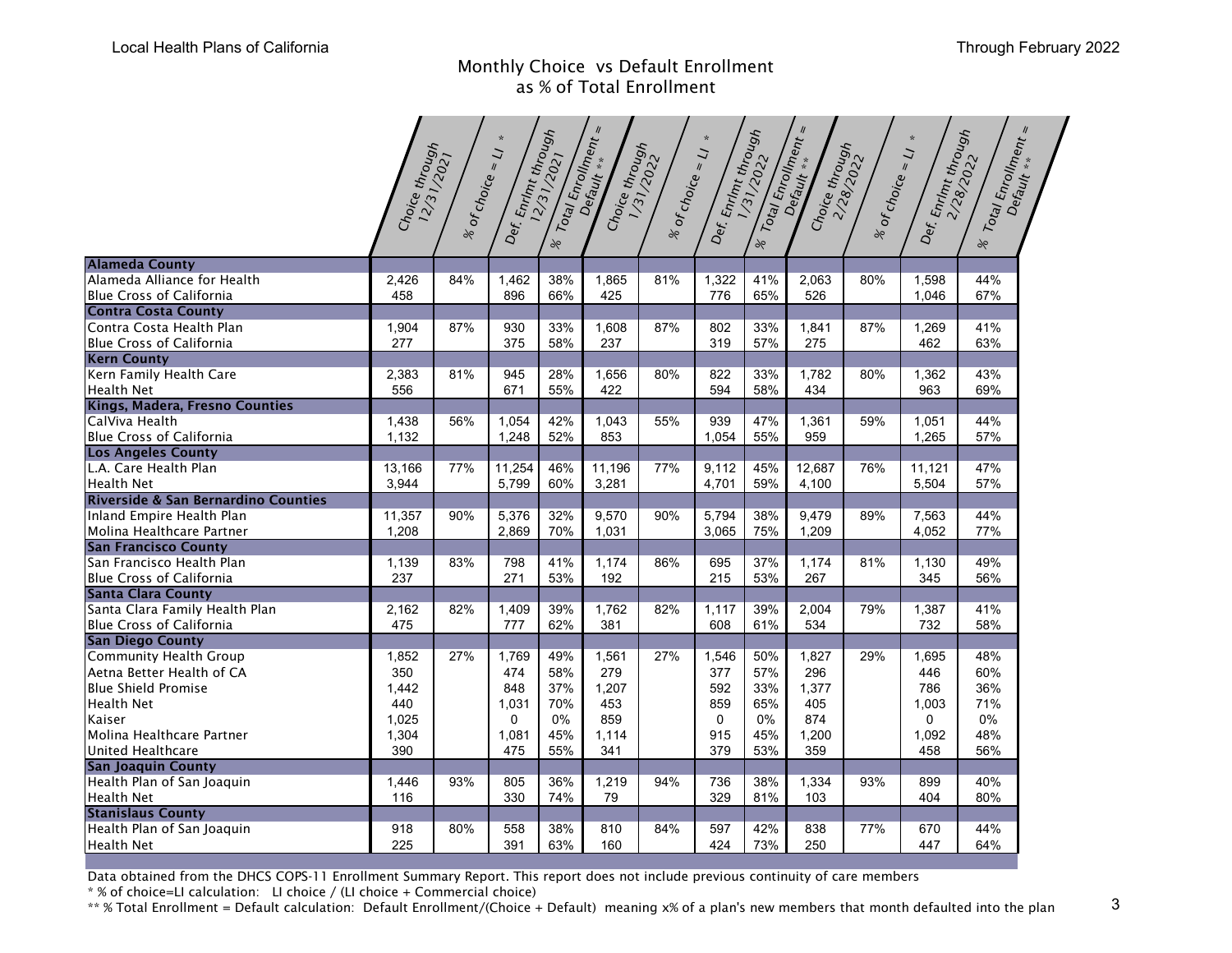## % Comparison Choice and Default Enrollment LIs v. Commercial Plan

|                                |                                                                                                                                                                                                                                                                 |                                                                                                                                                                                          |                                                                                                                                                                                                                             | <b>Choice and Default Enrollment</b><br>LIs v. Commercial Plan                                                                                                                                    |                                                                                                                                                                                                         |                                                                                                                                                                                          |                                                                                                                                                                                                                             |                                                                                                                                                                                                   |                                                                                                                                                                                                                 | Through February 2022                                                                                                                                                                           |                                                                                                                                                                                                                  |  |  |  |
|--------------------------------|-----------------------------------------------------------------------------------------------------------------------------------------------------------------------------------------------------------------------------------------------------------------|------------------------------------------------------------------------------------------------------------------------------------------------------------------------------------------|-----------------------------------------------------------------------------------------------------------------------------------------------------------------------------------------------------------------------------|---------------------------------------------------------------------------------------------------------------------------------------------------------------------------------------------------|---------------------------------------------------------------------------------------------------------------------------------------------------------------------------------------------------------|------------------------------------------------------------------------------------------------------------------------------------------------------------------------------------------|-----------------------------------------------------------------------------------------------------------------------------------------------------------------------------------------------------------------------------|---------------------------------------------------------------------------------------------------------------------------------------------------------------------------------------------------|-----------------------------------------------------------------------------------------------------------------------------------------------------------------------------------------------------------------|-------------------------------------------------------------------------------------------------------------------------------------------------------------------------------------------------|------------------------------------------------------------------------------------------------------------------------------------------------------------------------------------------------------------------|--|--|--|
|                                |                                                                                                                                                                                                                                                                 |                                                                                                                                                                                          |                                                                                                                                                                                                                             |                                                                                                                                                                                                   |                                                                                                                                                                                                         |                                                                                                                                                                                          |                                                                                                                                                                                                                             | Feb-22                                                                                                                                                                                            |                                                                                                                                                                                                                 |                                                                                                                                                                                                 |                                                                                                                                                                                                                  |  |  |  |
|                                |                                                                                                                                                                                                                                                                 |                                                                                                                                                                                          |                                                                                                                                                                                                                             |                                                                                                                                                                                                   |                                                                                                                                                                                                         |                                                                                                                                                                                          |                                                                                                                                                                                                                             |                                                                                                                                                                                                   |                                                                                                                                                                                                                 |                                                                                                                                                                                                 | <b>Default</b>                                                                                                                                                                                                   |  |  |  |
| Count                          | %                                                                                                                                                                                                                                                               | Count                                                                                                                                                                                    | %                                                                                                                                                                                                                           | Count                                                                                                                                                                                             | %                                                                                                                                                                                                       | Count                                                                                                                                                                                    | %                                                                                                                                                                                                                           | Count                                                                                                                                                                                             | %                                                                                                                                                                                                               | Count                                                                                                                                                                                           | %                                                                                                                                                                                                                |  |  |  |
|                                |                                                                                                                                                                                                                                                                 |                                                                                                                                                                                          |                                                                                                                                                                                                                             |                                                                                                                                                                                                   |                                                                                                                                                                                                         |                                                                                                                                                                                          |                                                                                                                                                                                                                             |                                                                                                                                                                                                   |                                                                                                                                                                                                                 |                                                                                                                                                                                                 |                                                                                                                                                                                                                  |  |  |  |
|                                |                                                                                                                                                                                                                                                                 |                                                                                                                                                                                          |                                                                                                                                                                                                                             |                                                                                                                                                                                                   |                                                                                                                                                                                                         |                                                                                                                                                                                          |                                                                                                                                                                                                                             |                                                                                                                                                                                                   |                                                                                                                                                                                                                 |                                                                                                                                                                                                 | 60%                                                                                                                                                                                                              |  |  |  |
| 458                            |                                                                                                                                                                                                                                                                 | 896                                                                                                                                                                                      |                                                                                                                                                                                                                             | 425                                                                                                                                                                                               |                                                                                                                                                                                                         |                                                                                                                                                                                          |                                                                                                                                                                                                                             |                                                                                                                                                                                                   |                                                                                                                                                                                                                 | 1,046                                                                                                                                                                                           | 40%                                                                                                                                                                                                              |  |  |  |
|                                |                                                                                                                                                                                                                                                                 |                                                                                                                                                                                          |                                                                                                                                                                                                                             |                                                                                                                                                                                                   |                                                                                                                                                                                                         |                                                                                                                                                                                          |                                                                                                                                                                                                                             |                                                                                                                                                                                                   |                                                                                                                                                                                                                 |                                                                                                                                                                                                 |                                                                                                                                                                                                                  |  |  |  |
|                                |                                                                                                                                                                                                                                                                 |                                                                                                                                                                                          |                                                                                                                                                                                                                             |                                                                                                                                                                                                   |                                                                                                                                                                                                         |                                                                                                                                                                                          |                                                                                                                                                                                                                             |                                                                                                                                                                                                   |                                                                                                                                                                                                                 |                                                                                                                                                                                                 | 73%                                                                                                                                                                                                              |  |  |  |
|                                |                                                                                                                                                                                                                                                                 |                                                                                                                                                                                          |                                                                                                                                                                                                                             |                                                                                                                                                                                                   |                                                                                                                                                                                                         |                                                                                                                                                                                          |                                                                                                                                                                                                                             |                                                                                                                                                                                                   |                                                                                                                                                                                                                 |                                                                                                                                                                                                 | 27%                                                                                                                                                                                                              |  |  |  |
|                                |                                                                                                                                                                                                                                                                 |                                                                                                                                                                                          |                                                                                                                                                                                                                             |                                                                                                                                                                                                   |                                                                                                                                                                                                         |                                                                                                                                                                                          |                                                                                                                                                                                                                             |                                                                                                                                                                                                   |                                                                                                                                                                                                                 |                                                                                                                                                                                                 |                                                                                                                                                                                                                  |  |  |  |
|                                |                                                                                                                                                                                                                                                                 |                                                                                                                                                                                          |                                                                                                                                                                                                                             |                                                                                                                                                                                                   |                                                                                                                                                                                                         |                                                                                                                                                                                          |                                                                                                                                                                                                                             |                                                                                                                                                                                                   |                                                                                                                                                                                                                 |                                                                                                                                                                                                 | 59%                                                                                                                                                                                                              |  |  |  |
|                                |                                                                                                                                                                                                                                                                 |                                                                                                                                                                                          |                                                                                                                                                                                                                             |                                                                                                                                                                                                   |                                                                                                                                                                                                         |                                                                                                                                                                                          |                                                                                                                                                                                                                             |                                                                                                                                                                                                   |                                                                                                                                                                                                                 |                                                                                                                                                                                                 | 41%                                                                                                                                                                                                              |  |  |  |
| Kings, Madera, Fresno Counties |                                                                                                                                                                                                                                                                 |                                                                                                                                                                                          |                                                                                                                                                                                                                             |                                                                                                                                                                                                   |                                                                                                                                                                                                         |                                                                                                                                                                                          |                                                                                                                                                                                                                             |                                                                                                                                                                                                   |                                                                                                                                                                                                                 |                                                                                                                                                                                                 |                                                                                                                                                                                                                  |  |  |  |
|                                |                                                                                                                                                                                                                                                                 |                                                                                                                                                                                          |                                                                                                                                                                                                                             |                                                                                                                                                                                                   |                                                                                                                                                                                                         |                                                                                                                                                                                          |                                                                                                                                                                                                                             |                                                                                                                                                                                                   |                                                                                                                                                                                                                 |                                                                                                                                                                                                 | 45%                                                                                                                                                                                                              |  |  |  |
|                                |                                                                                                                                                                                                                                                                 |                                                                                                                                                                                          |                                                                                                                                                                                                                             |                                                                                                                                                                                                   |                                                                                                                                                                                                         |                                                                                                                                                                                          |                                                                                                                                                                                                                             |                                                                                                                                                                                                   |                                                                                                                                                                                                                 |                                                                                                                                                                                                 | 55%                                                                                                                                                                                                              |  |  |  |
|                                |                                                                                                                                                                                                                                                                 |                                                                                                                                                                                          |                                                                                                                                                                                                                             |                                                                                                                                                                                                   |                                                                                                                                                                                                         |                                                                                                                                                                                          |                                                                                                                                                                                                                             |                                                                                                                                                                                                   |                                                                                                                                                                                                                 |                                                                                                                                                                                                 |                                                                                                                                                                                                                  |  |  |  |
|                                |                                                                                                                                                                                                                                                                 |                                                                                                                                                                                          |                                                                                                                                                                                                                             |                                                                                                                                                                                                   |                                                                                                                                                                                                         |                                                                                                                                                                                          |                                                                                                                                                                                                                             |                                                                                                                                                                                                   |                                                                                                                                                                                                                 |                                                                                                                                                                                                 | 67%                                                                                                                                                                                                              |  |  |  |
|                                |                                                                                                                                                                                                                                                                 |                                                                                                                                                                                          |                                                                                                                                                                                                                             |                                                                                                                                                                                                   |                                                                                                                                                                                                         |                                                                                                                                                                                          |                                                                                                                                                                                                                             |                                                                                                                                                                                                   |                                                                                                                                                                                                                 |                                                                                                                                                                                                 | 33%                                                                                                                                                                                                              |  |  |  |
|                                |                                                                                                                                                                                                                                                                 |                                                                                                                                                                                          |                                                                                                                                                                                                                             |                                                                                                                                                                                                   |                                                                                                                                                                                                         |                                                                                                                                                                                          |                                                                                                                                                                                                                             |                                                                                                                                                                                                   |                                                                                                                                                                                                                 |                                                                                                                                                                                                 |                                                                                                                                                                                                                  |  |  |  |
|                                |                                                                                                                                                                                                                                                                 |                                                                                                                                                                                          |                                                                                                                                                                                                                             |                                                                                                                                                                                                   |                                                                                                                                                                                                         |                                                                                                                                                                                          |                                                                                                                                                                                                                             |                                                                                                                                                                                                   |                                                                                                                                                                                                                 |                                                                                                                                                                                                 | 65%                                                                                                                                                                                                              |  |  |  |
|                                |                                                                                                                                                                                                                                                                 |                                                                                                                                                                                          |                                                                                                                                                                                                                             |                                                                                                                                                                                                   |                                                                                                                                                                                                         |                                                                                                                                                                                          |                                                                                                                                                                                                                             |                                                                                                                                                                                                   |                                                                                                                                                                                                                 |                                                                                                                                                                                                 | 35%                                                                                                                                                                                                              |  |  |  |
|                                |                                                                                                                                                                                                                                                                 |                                                                                                                                                                                          |                                                                                                                                                                                                                             |                                                                                                                                                                                                   |                                                                                                                                                                                                         |                                                                                                                                                                                          |                                                                                                                                                                                                                             |                                                                                                                                                                                                   |                                                                                                                                                                                                                 |                                                                                                                                                                                                 |                                                                                                                                                                                                                  |  |  |  |
|                                |                                                                                                                                                                                                                                                                 |                                                                                                                                                                                          |                                                                                                                                                                                                                             |                                                                                                                                                                                                   |                                                                                                                                                                                                         |                                                                                                                                                                                          |                                                                                                                                                                                                                             |                                                                                                                                                                                                   |                                                                                                                                                                                                                 |                                                                                                                                                                                                 | 77%                                                                                                                                                                                                              |  |  |  |
|                                |                                                                                                                                                                                                                                                                 |                                                                                                                                                                                          |                                                                                                                                                                                                                             |                                                                                                                                                                                                   |                                                                                                                                                                                                         |                                                                                                                                                                                          |                                                                                                                                                                                                                             |                                                                                                                                                                                                   |                                                                                                                                                                                                                 |                                                                                                                                                                                                 | 23%                                                                                                                                                                                                              |  |  |  |
|                                |                                                                                                                                                                                                                                                                 |                                                                                                                                                                                          |                                                                                                                                                                                                                             |                                                                                                                                                                                                   |                                                                                                                                                                                                         |                                                                                                                                                                                          |                                                                                                                                                                                                                             |                                                                                                                                                                                                   |                                                                                                                                                                                                                 |                                                                                                                                                                                                 |                                                                                                                                                                                                                  |  |  |  |
|                                |                                                                                                                                                                                                                                                                 |                                                                                                                                                                                          |                                                                                                                                                                                                                             |                                                                                                                                                                                                   |                                                                                                                                                                                                         |                                                                                                                                                                                          |                                                                                                                                                                                                                             |                                                                                                                                                                                                   |                                                                                                                                                                                                                 |                                                                                                                                                                                                 | 65%                                                                                                                                                                                                              |  |  |  |
|                                |                                                                                                                                                                                                                                                                 |                                                                                                                                                                                          |                                                                                                                                                                                                                             |                                                                                                                                                                                                   |                                                                                                                                                                                                         |                                                                                                                                                                                          |                                                                                                                                                                                                                             |                                                                                                                                                                                                   |                                                                                                                                                                                                                 |                                                                                                                                                                                                 | 35%                                                                                                                                                                                                              |  |  |  |
|                                |                                                                                                                                                                                                                                                                 |                                                                                                                                                                                          |                                                                                                                                                                                                                             |                                                                                                                                                                                                   |                                                                                                                                                                                                         |                                                                                                                                                                                          |                                                                                                                                                                                                                             |                                                                                                                                                                                                   |                                                                                                                                                                                                                 |                                                                                                                                                                                                 |                                                                                                                                                                                                                  |  |  |  |
|                                |                                                                                                                                                                                                                                                                 |                                                                                                                                                                                          |                                                                                                                                                                                                                             |                                                                                                                                                                                                   |                                                                                                                                                                                                         |                                                                                                                                                                                          |                                                                                                                                                                                                                             |                                                                                                                                                                                                   |                                                                                                                                                                                                                 |                                                                                                                                                                                                 | 31%                                                                                                                                                                                                              |  |  |  |
|                                |                                                                                                                                                                                                                                                                 |                                                                                                                                                                                          |                                                                                                                                                                                                                             |                                                                                                                                                                                                   |                                                                                                                                                                                                         |                                                                                                                                                                                          |                                                                                                                                                                                                                             |                                                                                                                                                                                                   |                                                                                                                                                                                                                 |                                                                                                                                                                                                 | 8%                                                                                                                                                                                                               |  |  |  |
|                                |                                                                                                                                                                                                                                                                 |                                                                                                                                                                                          |                                                                                                                                                                                                                             |                                                                                                                                                                                                   |                                                                                                                                                                                                         |                                                                                                                                                                                          |                                                                                                                                                                                                                             |                                                                                                                                                                                                   |                                                                                                                                                                                                                 |                                                                                                                                                                                                 | 14%                                                                                                                                                                                                              |  |  |  |
|                                |                                                                                                                                                                                                                                                                 |                                                                                                                                                                                          |                                                                                                                                                                                                                             |                                                                                                                                                                                                   |                                                                                                                                                                                                         |                                                                                                                                                                                          |                                                                                                                                                                                                                             |                                                                                                                                                                                                   |                                                                                                                                                                                                                 |                                                                                                                                                                                                 | 18%                                                                                                                                                                                                              |  |  |  |
|                                |                                                                                                                                                                                                                                                                 |                                                                                                                                                                                          |                                                                                                                                                                                                                             |                                                                                                                                                                                                   |                                                                                                                                                                                                         |                                                                                                                                                                                          |                                                                                                                                                                                                                             |                                                                                                                                                                                                   |                                                                                                                                                                                                                 |                                                                                                                                                                                                 | 0%                                                                                                                                                                                                               |  |  |  |
|                                |                                                                                                                                                                                                                                                                 |                                                                                                                                                                                          |                                                                                                                                                                                                                             |                                                                                                                                                                                                   |                                                                                                                                                                                                         |                                                                                                                                                                                          |                                                                                                                                                                                                                             |                                                                                                                                                                                                   |                                                                                                                                                                                                                 |                                                                                                                                                                                                 | 20%                                                                                                                                                                                                              |  |  |  |
|                                |                                                                                                                                                                                                                                                                 |                                                                                                                                                                                          |                                                                                                                                                                                                                             |                                                                                                                                                                                                   |                                                                                                                                                                                                         |                                                                                                                                                                                          |                                                                                                                                                                                                                             |                                                                                                                                                                                                   |                                                                                                                                                                                                                 |                                                                                                                                                                                                 | 8%                                                                                                                                                                                                               |  |  |  |
|                                |                                                                                                                                                                                                                                                                 |                                                                                                                                                                                          |                                                                                                                                                                                                                             |                                                                                                                                                                                                   |                                                                                                                                                                                                         |                                                                                                                                                                                          |                                                                                                                                                                                                                             |                                                                                                                                                                                                   |                                                                                                                                                                                                                 |                                                                                                                                                                                                 |                                                                                                                                                                                                                  |  |  |  |
|                                |                                                                                                                                                                                                                                                                 |                                                                                                                                                                                          |                                                                                                                                                                                                                             |                                                                                                                                                                                                   |                                                                                                                                                                                                         |                                                                                                                                                                                          |                                                                                                                                                                                                                             |                                                                                                                                                                                                   |                                                                                                                                                                                                                 |                                                                                                                                                                                                 | 69%<br>31%                                                                                                                                                                                                       |  |  |  |
|                                |                                                                                                                                                                                                                                                                 |                                                                                                                                                                                          |                                                                                                                                                                                                                             |                                                                                                                                                                                                   |                                                                                                                                                                                                         |                                                                                                                                                                                          |                                                                                                                                                                                                                             |                                                                                                                                                                                                   |                                                                                                                                                                                                                 |                                                                                                                                                                                                 |                                                                                                                                                                                                                  |  |  |  |
|                                |                                                                                                                                                                                                                                                                 |                                                                                                                                                                                          |                                                                                                                                                                                                                             |                                                                                                                                                                                                   |                                                                                                                                                                                                         |                                                                                                                                                                                          |                                                                                                                                                                                                                             |                                                                                                                                                                                                   |                                                                                                                                                                                                                 |                                                                                                                                                                                                 | 60%                                                                                                                                                                                                              |  |  |  |
| 225                            | 20%                                                                                                                                                                                                                                                             | 391                                                                                                                                                                                      | 41%                                                                                                                                                                                                                         | 160                                                                                                                                                                                               | 16%                                                                                                                                                                                                     | 424                                                                                                                                                                                      | 42%                                                                                                                                                                                                                         | 250                                                                                                                                                                                               | 23%                                                                                                                                                                                                             | 447                                                                                                                                                                                             | 40%                                                                                                                                                                                                              |  |  |  |
|                                | 2,426<br>1,904<br>277<br>2,383<br>556<br>1,438<br>1,132<br>13,166<br>3,944<br><b>Riverside &amp; San Bernardino Counties</b><br>11,357<br>1,208<br>1,139<br>237<br>2,162<br>475<br>1,852<br>350<br>1,442<br>440<br>1,025<br>1,304<br>390<br>1,446<br>116<br>918 | Choice<br>84%<br>16%<br>87%<br>13%<br>81%<br>19%<br>56%<br>44%<br>77%<br>23%<br>90%<br>10%<br>83%<br>17%<br>82%<br>18%<br>27%<br>5%<br>21%<br>6%<br>15%<br>19%<br>6%<br>93%<br>7%<br>80% | <b>Dec-21</b><br>1,462<br>930<br>375<br>945<br>671<br>1,054<br>1,248<br>11,254<br>5,799<br>5,376<br>2,869<br>798<br>271<br>1,409<br>777<br>1,769<br>474<br>848<br>1,031<br>$\mathbf 0$<br>1,081<br>475<br>805<br>330<br>558 | <b>Default</b><br>62%<br>38%<br>71%<br>29%<br>58%<br>42%<br>46%<br>54%<br>66%<br>34%<br>65%<br>35%<br>75%<br>25%<br>64%<br>36%<br>31%<br>8%<br>15%<br>18%<br>0%<br>19%<br>8%<br>71%<br>29%<br>59% | 1,865<br>1,608<br>237<br>1,656<br>422<br>1,043<br>853<br>11,196<br>3,281<br>9,570<br>1,031<br>1,174<br>192<br>1,762<br>381<br>1,561<br>279<br>1,207<br>453<br>859<br>1,114<br>341<br>1,219<br>79<br>810 | Choice<br>81%<br>19%<br>87%<br>13%<br>80%<br>20%<br>55%<br>45%<br>77%<br>23%<br>90%<br>10%<br>86%<br>14%<br>82%<br>18%<br>27%<br>5%<br>21%<br>8%<br>15%<br>19%<br>6%<br>94%<br>6%<br>84% | <b>Jan-22</b><br>1,322<br>776<br>802<br>319<br>822<br>594<br>939<br>1,054<br>9,112<br>4,701<br>5,794<br>3,065<br>695<br>215<br>1,117<br>608<br>1,546<br>377<br>592<br>859<br>$\mathbf 0$<br>915<br>379<br>736<br>329<br>597 | <b>Default</b><br>63%<br>37%<br>72%<br>28%<br>58%<br>42%<br>47%<br>53%<br>66%<br>34%<br>65%<br>35%<br>76%<br>24%<br>65%<br>35%<br>33%<br>8%<br>13%<br>18%<br>0%<br>20%<br>8%<br>69%<br>31%<br>58% | 2,063<br>526<br>1,841<br>275<br>1,782<br>434<br>1,361<br>959<br>12,687<br>4,100<br>9,479<br>1,209<br>1,174<br>267<br>2,004<br>534<br>1,827<br>296<br>1,377<br>405<br>874<br>1,200<br>359<br>1,334<br>103<br>838 | <b>Choice</b><br>80%<br>20%<br>87%<br>13%<br>80%<br>20%<br>59%<br>41%<br>76%<br>24%<br>89%<br>11%<br>81%<br>19%<br>79%<br>21%<br>29%<br>5%<br>22%<br>6%<br>14%<br>19%<br>6%<br>93%<br>7%<br>77% | 1,598<br>1,269<br>462<br>1,362<br>963<br>1,051<br>1,265<br>11,121<br>5,504<br>7,563<br>4,052<br>1,130<br>345<br>1,387<br>732<br>1,695<br>446<br>786<br>1,003<br>$\mathbf 0$<br>1,092<br>458<br>899<br>404<br>670 |  |  |  |